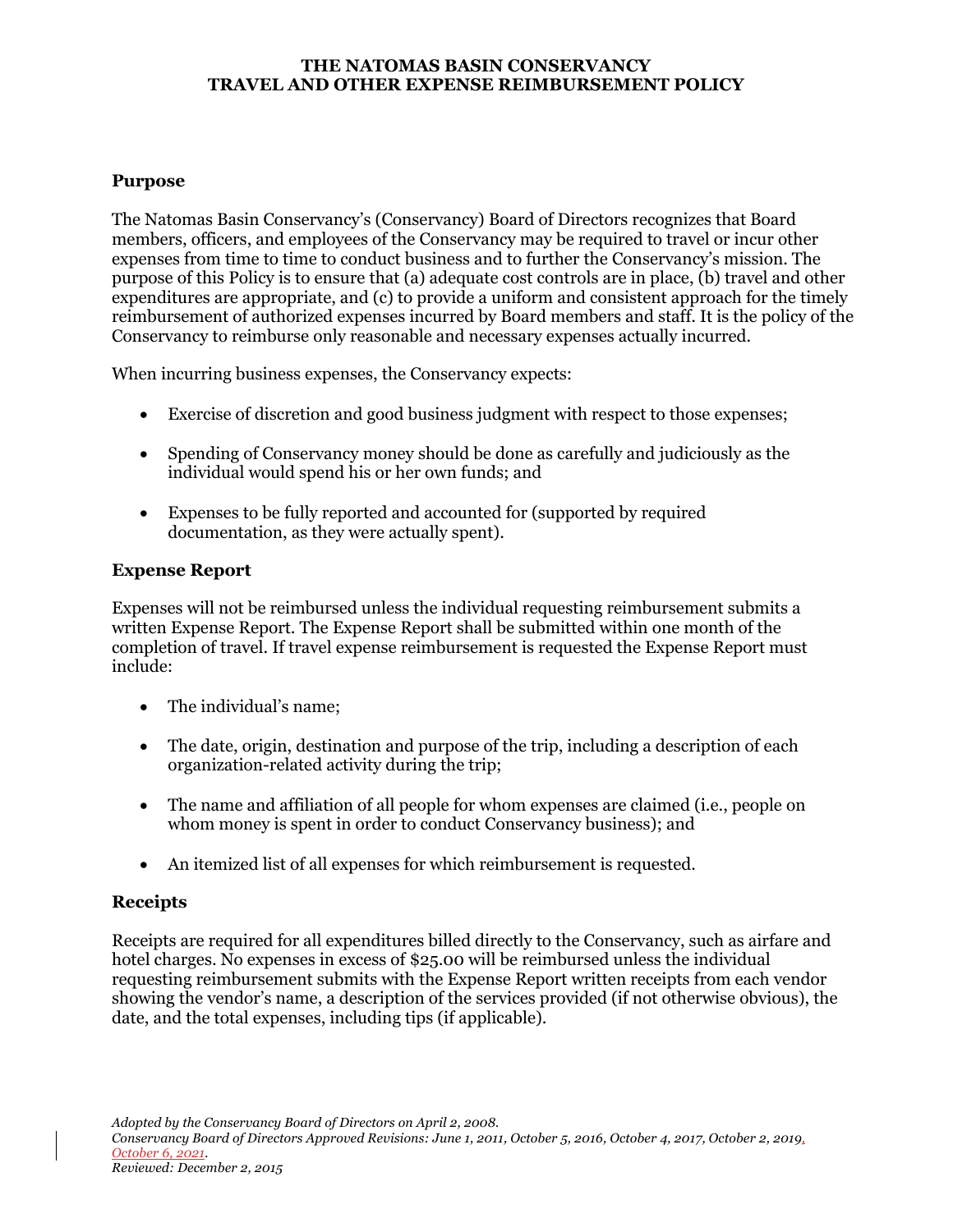## **General Travel Requirements**

*Necessity of Travel.* In determining the reasonableness and necessity of travel expenses, Board members and staff shall consider the ways in which the Conservancy will benefit from the travel and weigh those benefits against the anticipated costs of the travel. The same considerations shall be taken into account in deciding whether the benefits to the Conservancy outweigh the costs, less expensive alternatives, such as participation by telephone or video conferencing, or the availability of local programs or training opportunities, shall be considered.

*Personal and Spousal Travel Expenses.* Individuals traveling on behalf of the Conservancy may incorporate personal travel or business with their company-related trips; however, the individual shall not arrange company travel at a time that is less advantageous to the Conservancy or involving greater expenses to the Conservancy in order to accommodate personal travel plans. Any additional expenses incurred as a result of personal travel, including but not limited to extra hotel nights, additional stopovers, meals or transportation, are the sole responsibility of the individual and will not be reimbursed by the Conservancy. Expenses associated with travel of an individual's spouse, family or friends will not be reimbursed by the Conservancy.

### **Air Travel**

*General.* Air travel reservations should be made as far in advance as possible in order to take advantage of reduced fares.

*Frequent Flyer Miles and Compensation for Denied Boarding.* Those traveling on behalf of the Conservancy may accept and retain frequent flyer miles and compensation for denied boarding for their personal use. Individuals may not deliberately patronize a single airline to accumulate frequent flyer miles if less expensive comparable tickets are available on another airline.

#### **Lodging**

Those traveling on behalf of the Conservancy may be reimbursed at the single room rate for the reasonable cost of hotel accommodations. Convenience, the cost of staying in the city in which the hotel is located, and proximity to other venues on the individual's itinerary shall be considered in determining reasonableness.

#### **Out-Of-Town Meals**

Board members and staff traveling on behalf of the Conservancy are reimbursed at the current per diem rate established by the U.S. Government General Services Administration and the terms and conditions established by the Conservancy relating to the per diem meal allowance.

#### **Ground Transportation**

Employees are expected to use the most economical ground transportation appropriate under the circumstances and should generally use the following, in this order of desirability:

*Taxis or rideshare service.* When courtesy cars and airport shuttles are not available, a taxi or rideshare service are often the next most economical and convenient form of transportation when the trip is for a limited time and minimal mileage is involved.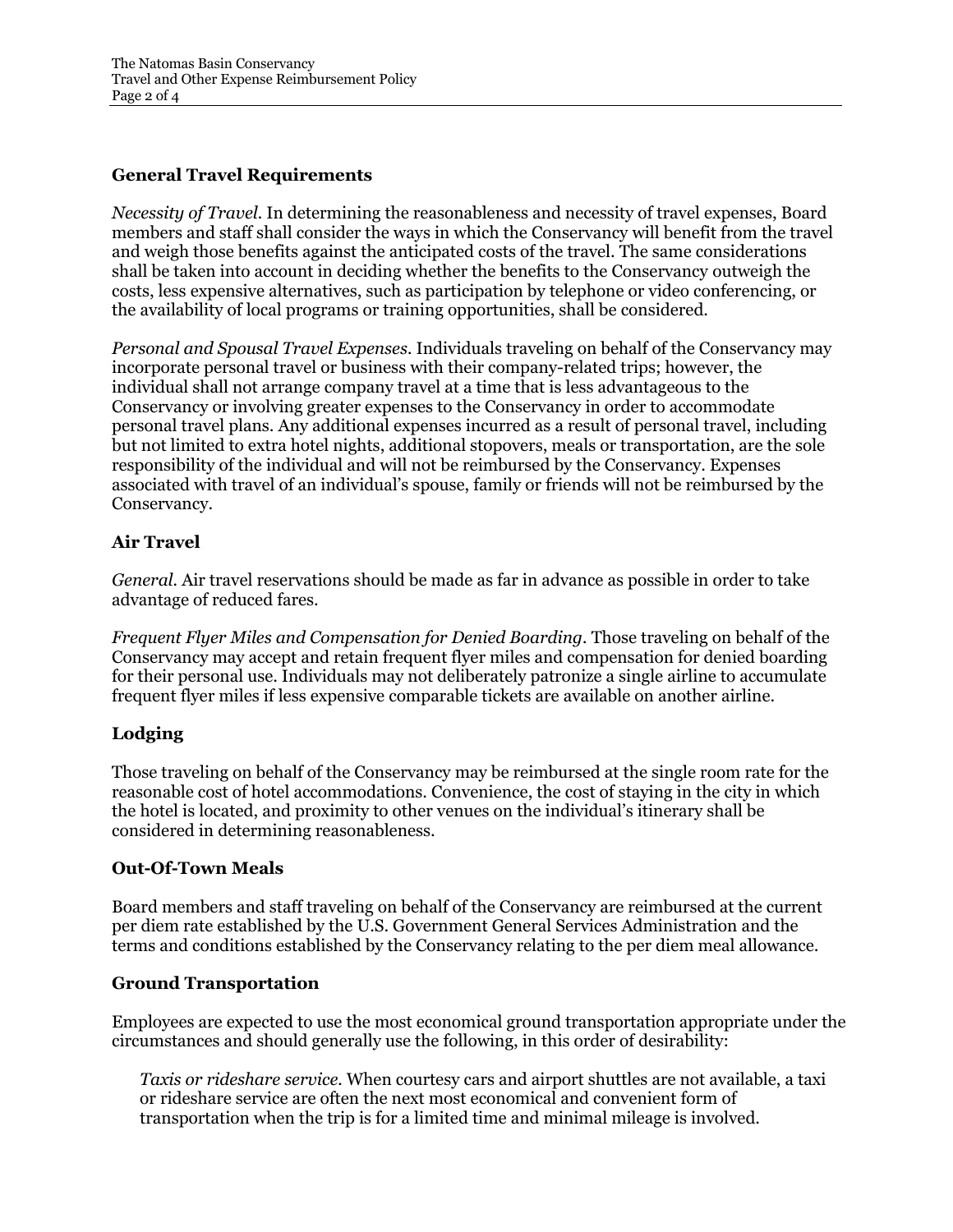*Rental Cars.* Car rentals are expensive so other forms of transportation should be considered when practical. Employees will be allowed to rent a car while out of town provided that the cost is less than alternative methods of transportation.

## **Personal Vehicle**

Board members and staff are compensated for use of their personal vehicle when used for Conservancy business. When individuals use their personal vehicle for such travel, including travel to and from the airport, mileage will be allowed at the currently approved IRS rate per mile.

In the case of individuals using their personal vehicle to take a trip that would normally be made by air, mileage will be allowed at the currently approved IRS rate per mile; however, the total mileage reimbursement will not exceed the sum of the lowest available round trip coach airfare.

# **Parking/Tolls**

Parking and toll expenses, including charges for hotel parking, incurred when traveling on organization business will be reimbursed. The costs of parking tickets, fines, car washes, valet service, etc., are the responsibility of the employee and will not be reimbursed.

On-airport parking is permitted for short business trips. For extended trips, off-airport parking facilities should be used.

#### **Entertainment and Business Meetings**

Reasonable expenses incurred for business meetings or other types of business-related entertainment will be reimbursed if accompanied by detailed documentation for any such expense, including:

- Date and place of entertainment;
- Nature of expense;
- Name, titles, and corporate affiliation of those entertained;
- A complete description of the business purpose for the activity including the specific business matter discussed; and
- Vendor receipts (not credit card receipts or statements) showing the vendor's name, a description of the services provided, the date, and the total expenses, including tips (if applicable).

#### **Other Expenses**

Reasonable company-related telephone and fax charges are reimbursable. In addition, reasonable and necessary gratuities that are not covered under meals may be reimbursed.

#### **Non-reimbursable Expenditures**

The Conservancy maintains a strict policy that expenses in any category that could be perceived as lavish or excessive will not be reimbursed; as such expenses are inappropriate for reimbursement by the Conservancy. Expenses that are not reimbursable include, but are not limited to: